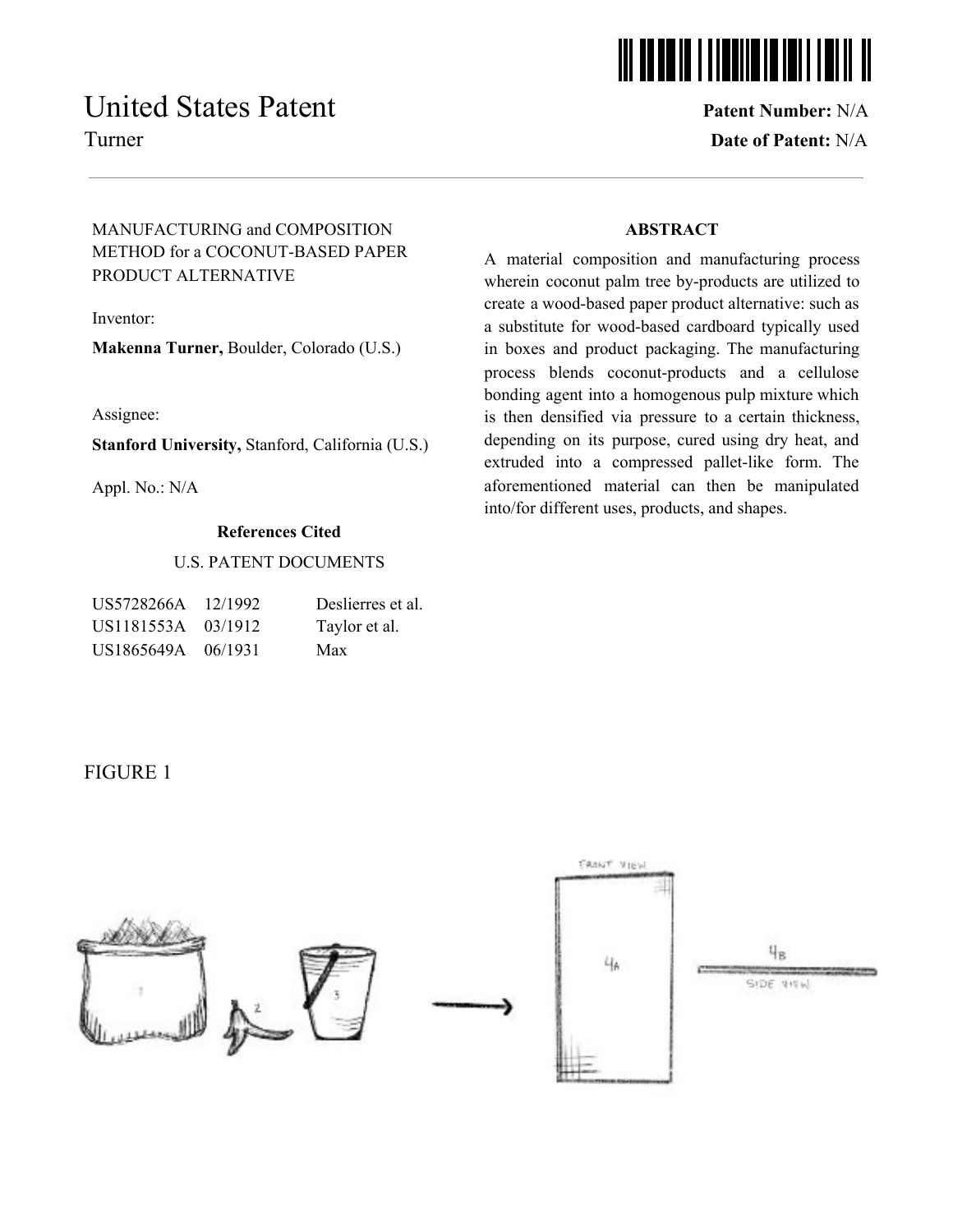# FIGURE 2





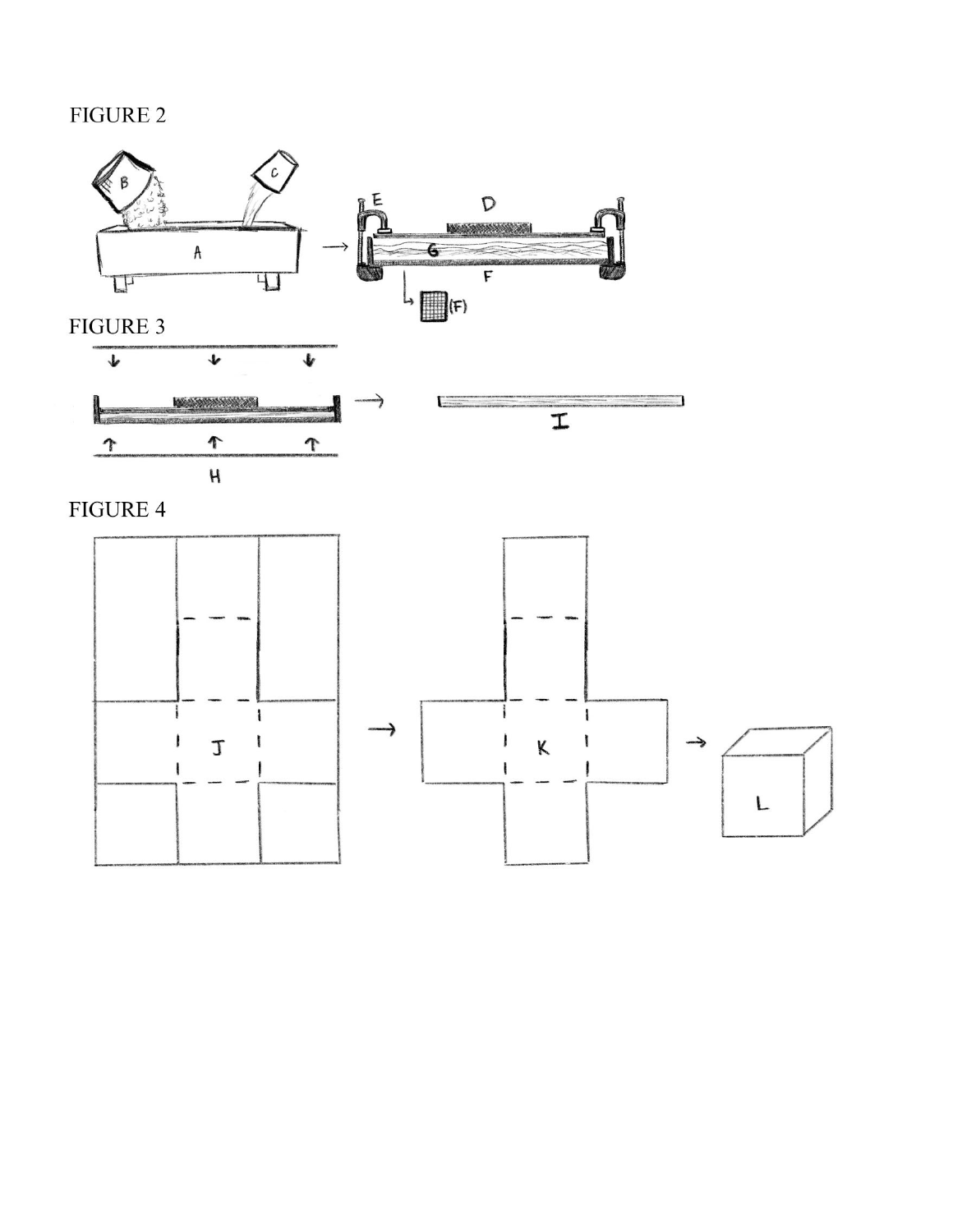### **FIELD OF THE INVENTION**

This invention relates to the manufacturing, formation, and formulation of paper-like materials. Specifically, paper-like materials intended to be used as a substitute for existing paper products such as straws, cups, cardboard boxes, and other packaging materials.

### **BACKGROUND OF THE INVENTION**

Through a process of creating a plant-based (tree) cellulose pulp mixture, compressing the pulp into a sheet-like form, and curing the pulp with a combination of heat and chemicals, paper and other paper-products like cardboard are created.

The use of tree cellulose in the creation of paper directly contributes to the rising global climate change, as wood products account for 10% of deforestation globally.

Coconuts are a by-product of coconut palm trees that do not contribute directly to deforestation. Coconut coir and coconut pulp do not require the trees' trunk to be severed or the tree to be injured beyond viability.

Coconut coir is a fibre acquired from the outer level of coconut's husk and has a mulch-like consistency. Coconut shell powder is acquired by pulverizing the hard, outer shell of a coconut into a flour-like consistency. It is known that coconut coir has the capability of acting as a bonding agent which supplements the proceeding descriptions.

### **OBJECTS OF THE INVENTION**

It is thus an object of the invention to provide a new method through which a new paper product is formulated from coconut by-products.

A secondary object of the invention is to produce a more eco-friendly and renewable paper product from coconuts, compared to standard wood-based paper products.

An additional object of the invention is that the aforementioned coconut-based paper product is capable of being manipulated in ways equivalent to or better than wood-based paper products.

An additional object of the invention is that the coconut-based paper product is able to achieve various thicknesses and surface areas.

A final object of the invention is the creation of a new method wherein a coconut-based paper

product alternative is formulated and manufactured as a better substitute for wood-based paper products.

### **SUMMARY OF THE INVENTION**

The inventive method described above aims to make obsolete the use of tree-based paper products or the need to use trees within the production process of paper products, beyond tree by-products. This is done so by exchanging wood for coconut materials, a by-product of the coconut palm tree.

In accordance with the present method of creating paper-products, there are two innovative methods posed: utilizing banana peels within the bonding agent of the pulp and substituting both coconut coir AND coconut shell powder for wood-based materials.

#### **BRIEF DESCRIPTION OF THE DRAWING**

**Figure 1** represents the different materials used in the manufacturing process of the invention and the form of the final product itself.

**Figure 2** demonstrates the blending process of both dry and wet substances in making the coconut pulp product, and how the pulp is manipulated into a compressed form.

**Figure 3** depicts the curing process of the pulp in dry heat and the resulting flattened paper-like product.

**Figure 4** shows how the paper-like product can be manipulated into shapes such as a box which could be used in packaging goods and/or shipping.

#### **SPECIFIC DESCRIPTION**

The bag shown in **Figure 1** [1] represents the coconut shell powder and coir that creates the dry blended portion of the pulp mixture. [2] Is representative of the banana peel cellulose that is blended with water [3] to create a light bonding agent. The post-curing/processing form of the pulp, that has been compressed and heated is shown in [4A] as a front view and [4B] as a side-view.

The process shown in **Figure 2** demonstrates the blending of both the [B] dry coconut products and the [C] cellulose bonding agent. [A] is a visualization of the trough wherein both [B] and [C] are combined and mixed to a homogeneous state.